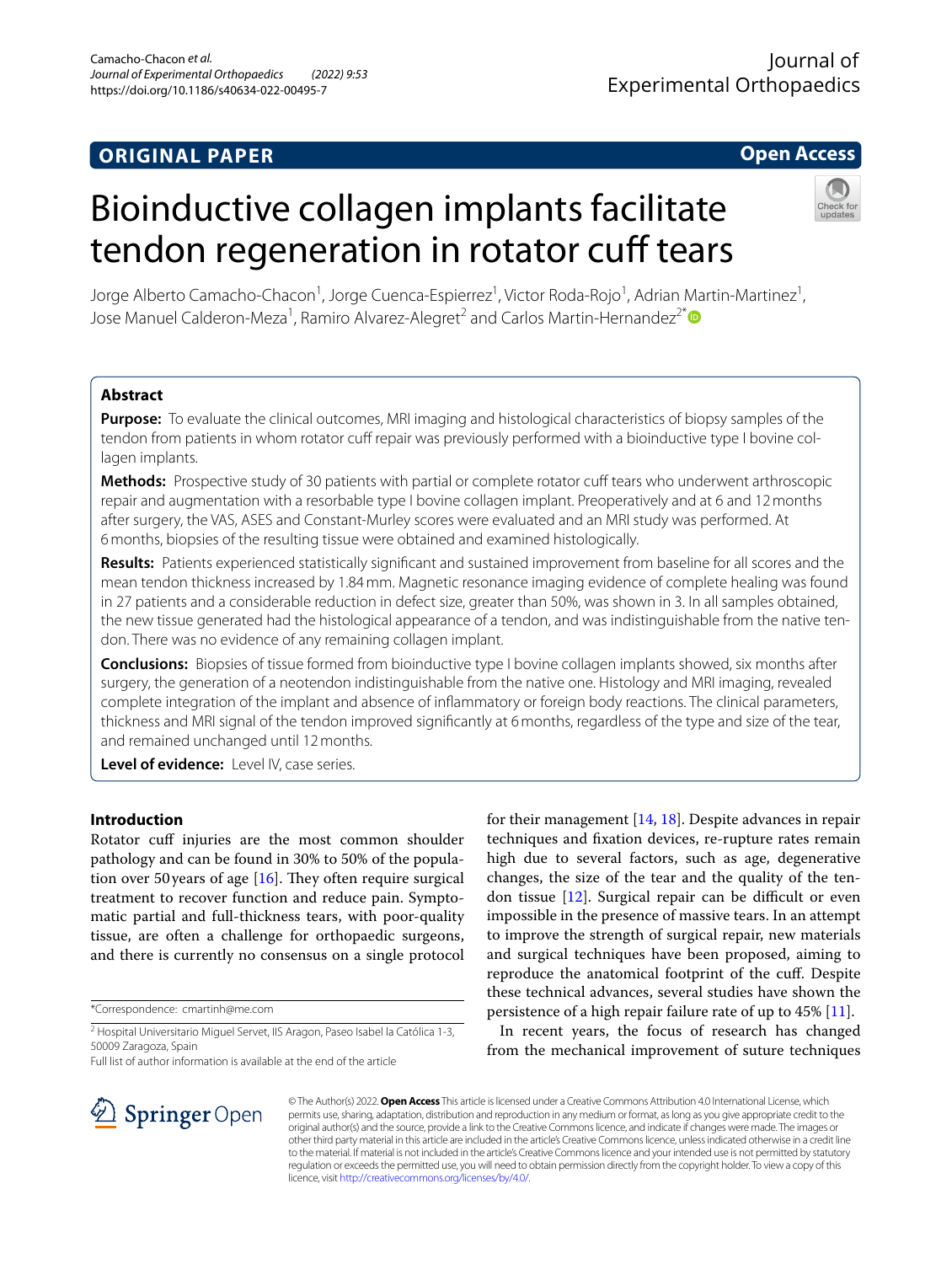to ways of improving the biological environment in the repair area to recreate the normal footprint of the tendon and to decrease the tension of the tissue under repair. This change can lead to a better prognosis after the repair of the rotator cuf tendon and to a reduction in the incidence of new tears [\[13](#page-6-5)]. Among other methods, patch augmentation techniques have been shown to improve vascularization and collagen formation at the site of tendon repair [\[2](#page-6-6), [7](#page-6-7), [17](#page-6-8), [24](#page-6-9)]. A highly organized, highly porous, reconstituted type I bovine collagen bioinductive implant has been designed to promote the regeneration of new host tissue. This implant is placed on the bursal surface of partial  $[6]$  $[6]$  or full thickness  $[4]$  $[4]$  $[4]$  cuff lesions. It is not structural and does not provide any tensile strength, but improves the formation of collagen at the repair site, thus decreasing tension in the repaired tendon. Experimental studies in animals have documented the evolution and biocompatibility of the implant as well as the maturation and orientation of the newly induced tissues over time [[23,](#page-6-12) [25](#page-6-13)] and imaging studies with ultrasound [[24\]](#page-6-9) and MRI [\[5](#page-6-14), [21](#page-6-15), [22](#page-6-16)] have shown the generation of new tissue that matured and became radiologically indistinguishable from the underlying tendon, with complete healing or at least a considerable reduction in the size of the defect. A single sequential histological study of biopsies of collagen implants extracted from human subjects revealed cellular incorporation, tissue formation and maturation, implant resorption and, fnally, the generation of tissue with a histological tendon appearance [\[1](#page-6-17)].

The clinical results at one and two years have shown a signifcant improvement in all scales evaluated [[5,](#page-6-14) [6,](#page-6-10) [15](#page-6-18),  $21, 22$  $21, 22$ , with comparable implant efficacy regardless of the size of the underlying tear.

The purpose of this study is to evaluate the clinical outcomes, MRI imaging and histological characteristics of biopsy samples of the tendon from patients in whom rotator cuff repair was previously performed with a bioinductive type I bovine collagen implants. Previous studies have focused on clinical and imaging results. We believe that further studies showing the correlation between these and histologic characteristics of the newly formed tissue were necessary.

The hypothesis was that the resulting tissue would show histological and imaging characteristics similar to those of a normal tendon, with a signifcant improvement in the clinical parameters evaluated.

#### **Materials and methods**

A prospective study of 30 consecutive patients with chronic degenerative rotator cuff tears was conducted.

Patients with partial-thickness and complete tears of the supraspinatus tendon were recruited. The sample consisted of 16 women (46.7%) and 14 men (53.3%), aged between 35 and 74years (mean 56.5years). 22 shoulders (70%) were right and 8 (30%) left.

The inclusion criteria were: Patients older than 18 years with the diagnosis of partial or total rupture of the rotator cuff with failure of conservative treatment (analgesics, anti-infammatory medication, and physical therapy) after 6months, absence of previous surgeries, consent for surgical intervention and specifc for surgery and the performance of percutaneous biopsy 6months after surgery and absence of infectious complications after arthroscopy.

Exclusion criteria included known hypersensitivity to bovine collagen, recent steroid use, insulin-dependent diabetes, heavy smoking, genetic collagen disease, chronic infammatory disease and previous cuf surgery. Patients with shoulder instability, grade 3 or greater chondromalacia, were also excluded.

All of them underwent surgery performed by the same surgeon through arthroscopic repair, when required, and augmentation with a bioinductive bovine type I collagen implant (Regeneten®, Smith & Nephew, Andover MA). Informed consent was obtained from each patient in the study.

Patients were evaluated clinically and by means of a preoperative MRI study at 6months and at fnal followup, 12months after the intervention. Six months after surgery, a percutaneous ultrasound-guided biopsy of the repair tissue was performed under local anaesthesia.

#### **Clinical evaluation**

Clinical evaluation was performed preoperatively and at 6 and 12months after surgery using the pain visual analogue scale and the Standardized American Shoulder and Elbow Surgeons (ASES) and Constant-Murley scores.

#### **Surgical technique**

With the patient placed in the lateral decubitus position and under general anaesthesia, following arthroscopic assessment of the glenohumeral joint, a subacromial bursectomy was performed. Intraoperative arthroscopic evaluation of the rotator cuf pathology and visual confrmation of the tear size were done. Both were recorded by the surgeon to confrm the eligibility of each patient. Tears were graded according to Ellman arthroscopic classifcation [[8\]](#page-6-19). For full-thickness tears, Bateman classifcation was used [[3\]](#page-6-20).

In case of cuf impingement, acromioplasty (7 patients) was performed prior to placement of the implant. Biceps tenotomy were done in case of degeneration, partial biceps tendon tears, atrophy or subluxation (27 patients).

Partial cuff tears were treated with debridement only. In case of complete tears, double-row transosseous equivalent rotator cuff repairs were performed.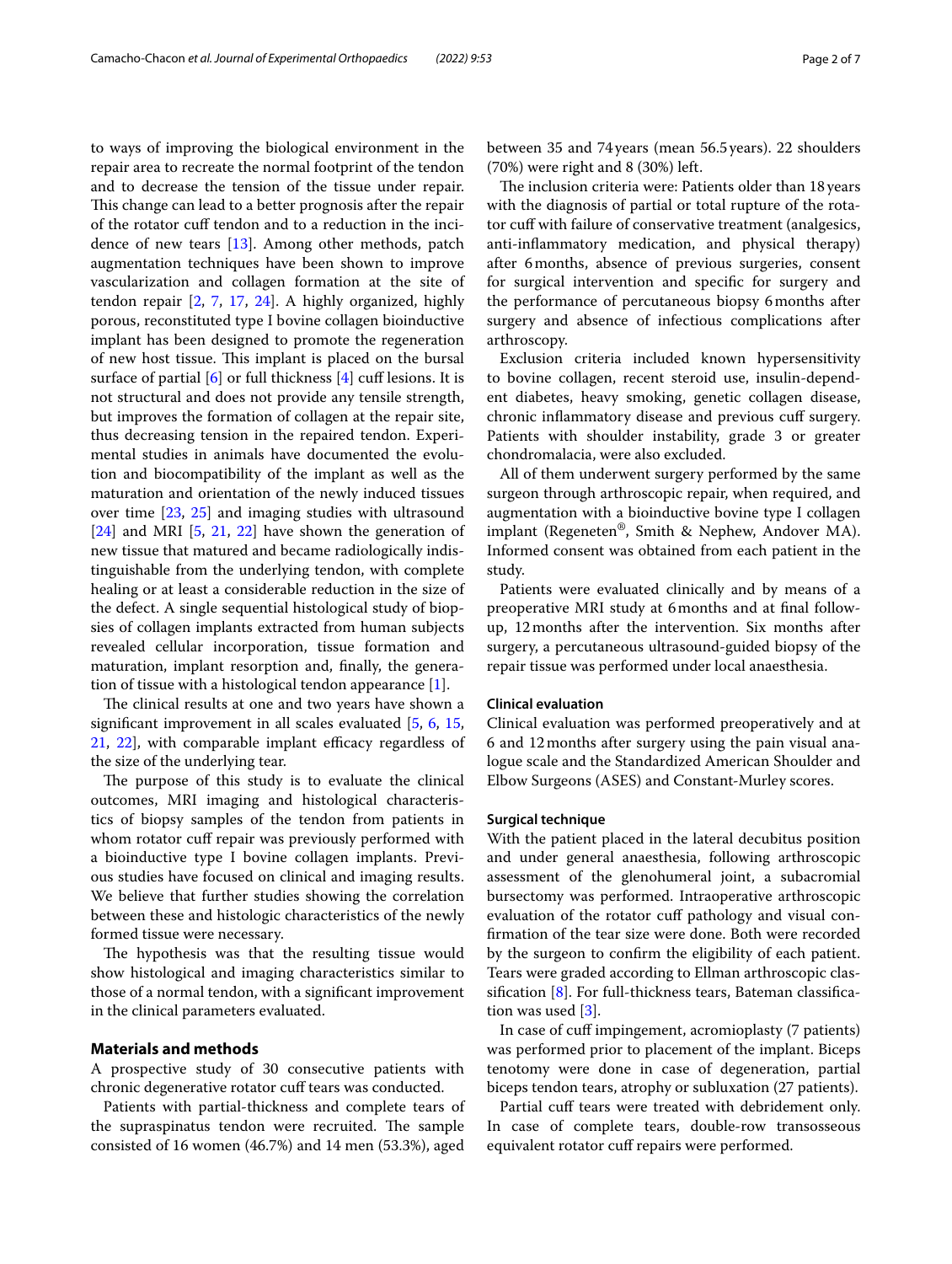The entire implant was arthroscopically delivered through the lateral portals on the bursal surface of the supraspinatus tendon using custom designed instrumentation according to a previously described technique [[4,](#page-6-11) [20\]](#page-6-21). Depending on the size of the tear, the surgeon selected a collagen implant sized either  $20 \times 24$  mm ("medium") or  $25 \times 30$  mm ("large") to cover the tear and the width of the supraspinatus tendon. Employing proprietary, single-use disposable instruments, the surgeon secured the implant to the tendon with polylactic acid anchors and the implant to the greater tuberosity with polyether ether ketone (peek) bone anchors completely covering the tear.

#### **Rehabilitation**

The postoperative rehabilitation protocol depended on the type of tear.

In patients with partial tears, the immobilization of the shoulder was removed as soon as possible, and they were allowed to progress in the movement according to tolerance, progressing from passive to active-assisted movement and to active movement during the frst 4weeks. After these, no restrictions on movement or use of the arm were imposed.

Patients with complete tears remained with the shoulder immobilized in a sling for 4weeks while performing elbow flexion and pendulum movements starting at 2weeks. Beginning at 4weeks, self-assisted passive mobilization and exercises with internal rotation to the abdomen and external rotation to the neutral position were initiated. After 6weeks, no restrictions on movement or use of the arm were imposed.

#### **MRI evaluation**

The magnetic resonance images were obtained on the same Siemens Magnetom Vida (Siemens Healthineers AG. Erlangen, Germany) 3 Tesla scanner, preoperatively and at 6 and 12months, without contrast, with the shoulder in slight external rotation using a feld of view of 12cm, a thickness of the slices of 2mm and a gap between cuts of 0.2 mm. The images included coronal, sagittal and axial sections with proton density (PD), and with T2 weighted scans, both with and without fat saturation. All magnetic resonance images were evaluated blindly by a single musculoskeletal radiologist.

The size of the tears and muscle fatty infiltration, according to Goutallier classifcation [\[9](#page-6-22)], were recorded. The measurements of the tendon thickness were performed in partial tears in the area of the tear and in the area adjacent to the joint margin of the supraspinatus tendon according to the method described by Bokor et al. [[5\]](#page-6-14). In complete tears, measurement of the size of the defect was performed by recording tear width and retraction measured in millimetres. Width was defned as the largest distance between tear margins in the anteriorposterior (AP) direction on an oblique sagittal view, and retraction was defned as the largest distance between the lateral portion of the greater tubercle of the humerus and the free margin of the rotator cuf on an oblique coronal view. All postoperative measurements were performed as close as possible to the original tear in which the preoperative measurements were taken.

The evaluation of the filling of the defects was qualitatively performed (absent, partial, total) to determine if the tears progressed, remained or their size was reduced.

#### **Histological study**

At 6months after the intervention, after clinical re-evaluation and performance of MRI, 29 patients underwent percutaneous biopsy with a 1.5mm biopsy punch under local anaesthesia. The donor site was located under ultrasound control by selecting the intermediate portion of the neotendon located between the two bone anchors anchored in the anterior and posterior middle area of the implant. A patient with a complete tear underwent reoperation for arthrofbrosis after 6months to lyse the adhesions, and a new arthroscopy was performed in which the newly formed tissue from the implant could be visualized and a sample of it obtained.

The specimens resulting from the biopsies had an average size of  $3.5 \text{ mm}^2$  and were fixed in 4% buffered formaldehyde for 24h and processed in paraffin with the ordinary 16-h protocol (dehydration in increasing concentrations of alcohols, clearing in xylene, and parafnembedding). The histological sections,  $3\mu$ m thick, were stained with the routine hematoxylin-eosin technique and were evaluated under an optical microscope blindly by two independent pathologists.

The following parameters were evaluated: tissue type, infammation, fbrosis, presence of foreign bodies (including collagen implants), and ischemia.

#### **IRB approval**

This study was approved by the Institutional Review Board with number 07/2021.

#### **Statistics**

Descriptive statistics were used to summarize patient demographics, intraoperative surgical evaluations, and clinical outcomes. Changes between initial and postoperative clinical results (VAS, ASES and Constant-Murley) and tendon thickness were compared using the nonparametric Mann–Whitney-Wilcoxon test. All statistical calculations were performed with IBM® SPSS® Statistics version 19. All *P* values were considered signifcant at a level of signifcance of 0.05.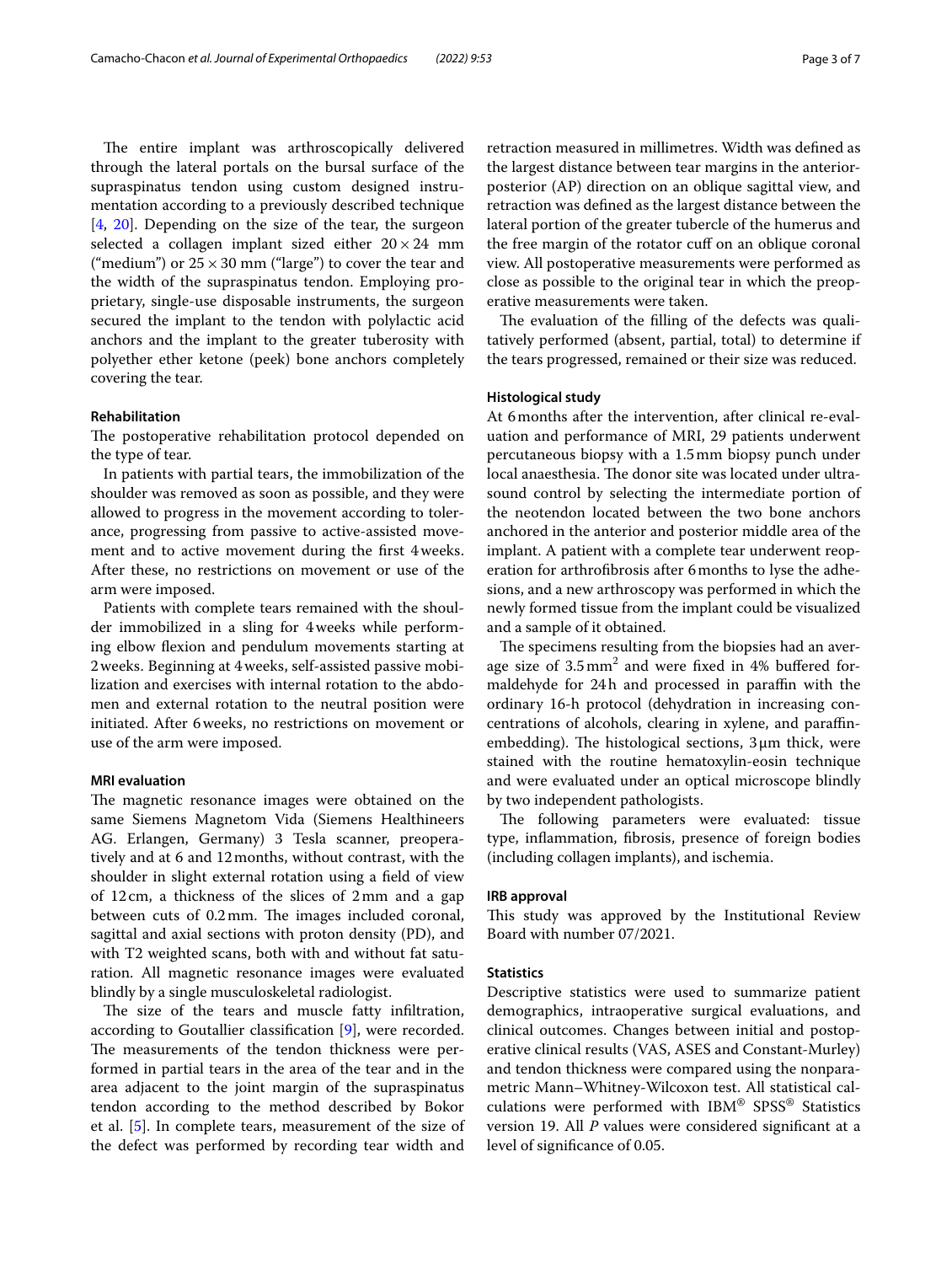#### **Results**

Of the 30 patients included, 12 showed complete tears that were treated by bursectomy, double row repair with transosseous-equivalent technique and biological augmentation with the implant. Eighteen patients had partial ruptures of the cuf (4 articular, 4 bursal and 10 intrasubstance) and were treated by bursectomy, debridement and augmentation.

There were no significant differences in age between men and women  $(P=0.089)$ . The most frequent rupture in men was complete, while in women, it was intrasubstance.

None of the patients reported problems after the biopsy.

#### **Clinical results**

Shoulder pain and function improved significantly during the postoperative year. The VAS score improved significantly ( $P = 0.003$ ), from  $7.23 \pm 0.77$ at the beginning to  $0.57 \pm 1.13$  at six months and  $0.27 \pm 0.94$  at one year, and the ASES and Constant scores also improved significantly from  $48.03 \pm 1.18$ to  $85.93 \pm 7.25$  at six months and  $87.80 \pm 7.00$  at one year ( $P = 0.001$ ) and from  $58.60 \pm 1.61$  to  $85.37 \pm 6.51$ at six months and  $90.23 \pm 5.88$  at one year (*P* = 0.001), respectively.

No statistical diferences were found between complete and partial tears.

#### **MRI results**

Image characteristics of the tears are summarized in Tables [1](#page-3-0) (partial) and [2](#page-3-1) (full-thickness).

Preoperatively, in full-thickness tears, the average retraction was  $17.01 \pm 6.13$  mm and the average width measured was  $13.59 \pm 3.10$  mm.

At six months after surgery, there was a signifcant increase  $(P=0.001)$  in the induction of new tissue of the rotator cuf, going from a mean preoperative thickness in partial tears of  $4.18 \pm 0.29$  mm to  $6.02 \pm 0.29$  mm with an average increase in tendon thickness of  $1.84 \pm 0.29$  mm. The MRI signal of the neotendon was indistinguishable from the underlying tendon at 6 months and kept unmodifed at 12 months (Fig. [1\)](#page-4-0).

In all patients, there was flling of the defects at 6 months; 27 of them showed complete flling, and 3 of them had partial joint tears and partial flling greater than 50%.

None of the patients showed evidence of propagation of tendon rupture or degeneration or variations in thickness at 12 months.

<span id="page-3-0"></span>

|                                          | Table 1 Characteristics of the partial-thickness tears according |  |
|------------------------------------------|------------------------------------------------------------------|--|
| to Ellman and Goutallier classifications |                                                                  |  |

| Location            | Grade          | <b>Goutallier</b> |
|---------------------|----------------|-------------------|
| Articular Sided     | $\mathbf{III}$ | 1                 |
| Articular Sided     | $\mathbf{I}$   | 1                 |
| Articular Sided     | $\mathsf{III}$ | 1                 |
| Articular Sided     | Ш              | $\mathfrak{D}$    |
| <b>Bursal Sided</b> | $\mathsf{III}$ | 1                 |
| <b>Bursal Sided</b> | $\mathsf{III}$ | $\mathfrak{D}$    |
| <b>Bursal Sided</b> | Ш              | $\overline{2}$    |
| <b>Bursal Sided</b> | $\mathbf{III}$ | 1                 |
| Intrasubstance      | $\mathsf{III}$ | 1                 |
| Intrasubstance      | Ш              | $\mathfrak{D}$    |
| Intrasubstance      | Ш              | $\mathfrak{D}$    |
| Intrasubstance      | Ш              | $\mathfrak{D}$    |
| Intrasubstance      | $\mathsf{III}$ | 1                 |
| Intrasubstance      | $\mathsf{III}$ | $\mathfrak{D}$    |
| Intrasubstance      | Ш              | 1                 |
| Intrasubstance      | $\mathbf{III}$ | 2                 |
| Intrasubstance      | Ш              | 1                 |
| Intrasubstance      | $\mathsf{III}$ | $\mathfrak{D}$    |

<span id="page-3-1"></span>**Table 2** Characteristics of the full-thickness tears according to Bateman and Goutallier classifcations

| Description | Grade       | <b>Goutallier</b> |  |
|-------------|-------------|-------------------|--|
| Small       |             | 1                 |  |
| Massive     | IV          | 3                 |  |
| Large       | Ш           | $\overline{2}$    |  |
| Large       | Ш           | $\overline{2}$    |  |
| Large       | Ш           | $\overline{2}$    |  |
| Large       | Ш           | $\overline{2}$    |  |
| Large       | Ш           | $\overline{2}$    |  |
| Large       | Ш           | 2                 |  |
| Massive     | IV          | $\overline{2}$    |  |
| Massive     | IV          | $\overline{2}$    |  |
| Massive     | IV          | $\overline{2}$    |  |
| Large       | $\parallel$ | 1                 |  |

#### **Histological results**

The macroscopic examination of the repair site in the patient who underwent reoperation at six months revealed complete healing of the lesion with a layer of new tissue on the surface of the supraspinatus tendon and its humeral footprint. The new tissue adhered to the rest of the cuff and presented an appearance indistinguishable from a healthy tendon (Fig. [2\)](#page-4-1).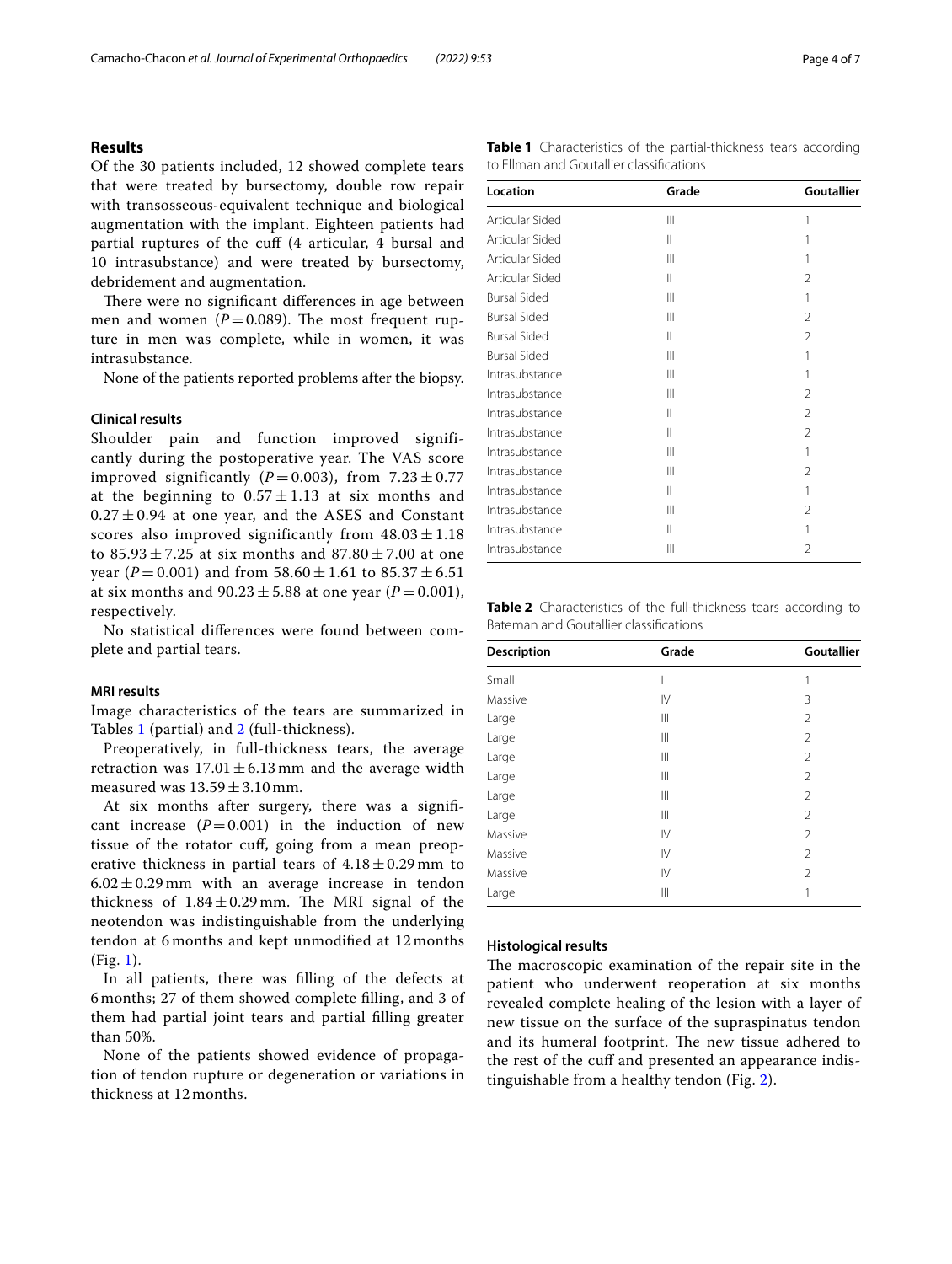

<span id="page-4-0"></span>

<span id="page-4-1"></span>at 6months follow-up shows complete healing of the lesion. The second look arthroscopy was performed in the patient who was reoperated on due to arthrofbrosis

At 6months, the newly generated tissue had the histological appearance of a tendon in all samples obtained, mature fbrous connective tissue with parallel rows of fbroblasts within parallel bundles of collagen fbres indistinguishable from the native tendon (Fig. [3](#page-4-2)). The pathologists confirmed the absence of infammatory, scarring or ischemic changes in all the specimens, and there was no evidence of foreign body reaction in the tissue samples. There was no evidence of any remains of the collagen implant.



<span id="page-4-2"></span>**Fig. 3** Light photomicrograph of the newly regenerated host tissue by the implant at 6months. This is dense, regularly oriented connective tissue. There was no evidence of any remnants of the collagen implant. (Hematoxylin and eosin)  $\times$  100. Pathologists reported it as "Ligamentous-Tendinous fbrous tissue without relevant morphological lesions"

#### **Discussion**

The importance of this study is that clinical and imaging results have been completed with the histological analysis of the repair tissue, showing an integral evolution to the healing of the lesion.

The results of this study show the ability of the bioabsorbable collagen implant to repair both partial and full thickness tears of the rotator cuf. Healing of these defects is associated with the induction of a new tissue histologically indistinguishable from the native tendon after the arthroscopic placement of an implant on the bursal surface of the injured cuf tendon, with a signifcant clinical improvement and an MRI image of defect flling and increased thickness of the surrounding tendon, corroborating the proposed hypothesis.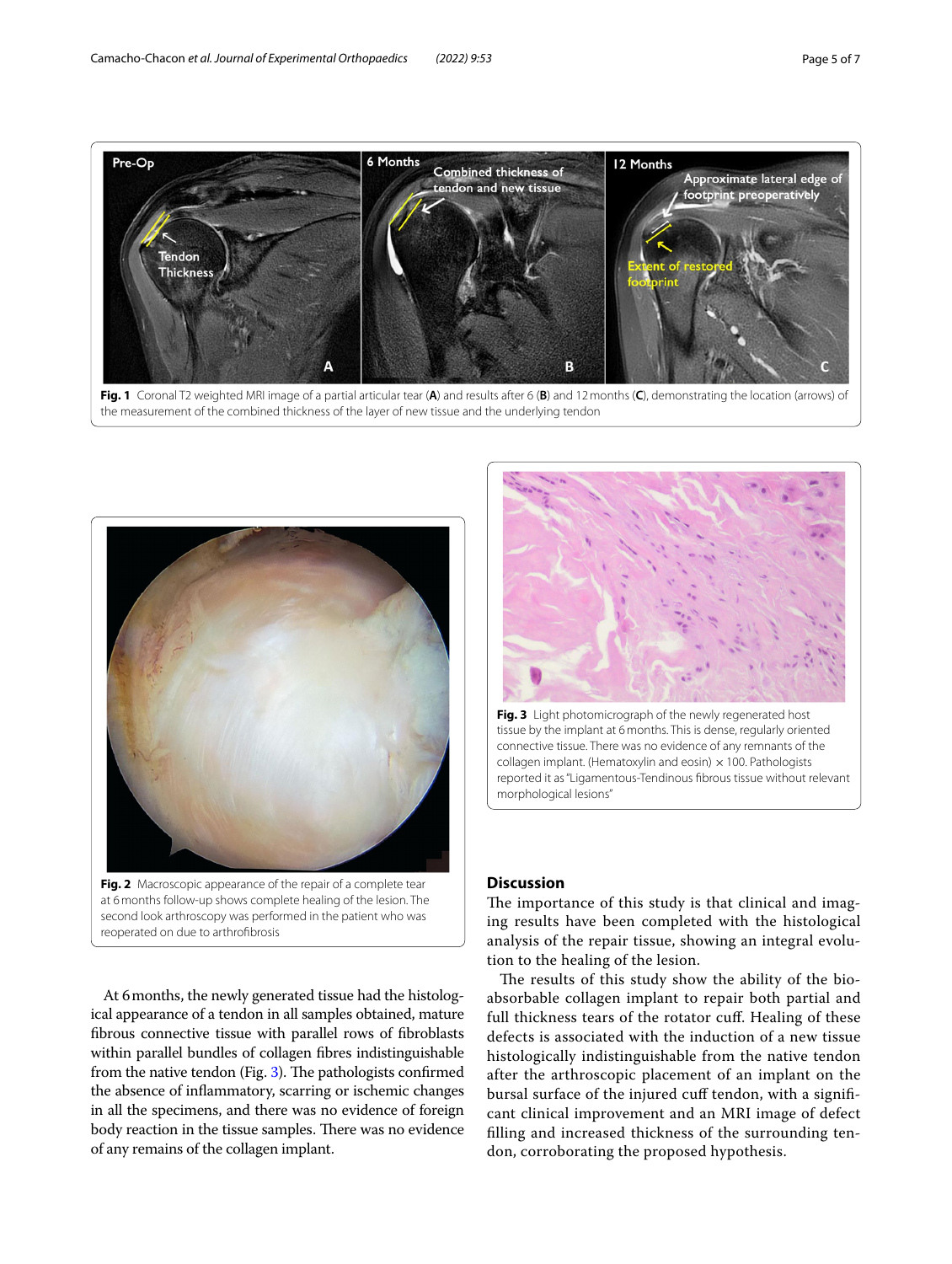Several studies have studied the evolution of bovine collagen implants in animals as in humans, observing various stages in their maturation. In a preclinical study in sheep performed on partial tears [[25\]](#page-6-13), after 6 weeks of implantation, the gaps in the collagen scafold were completely filled with fibrovascular tissue. The fibres of the collagen implant were clearly evident and distinguished from the new tissue growth, showing no evidence of infammatory reaction or foreign body. At 12 weeks, a layer of new connective tissue covered the upper surface of the tendon, and the implant showed partial resorption, with its fbres being occasionally visible. Histologically, this new tissue was composed of fbroblasts and regularly oriented collagen fbres. After 26 weeks, the layer of new connective tissue was mature and regularly oriented and of a similar thickness to the surrounding tendon, and the fbres of the implant had completely disappeared.

The only histological study performed in humans  $[1]$  $[1]$ refected exactly the same tissue evolution in the same time periods, showing at 6months the presence of dense and regularly oriented connective tissue that contained parallel rows of fbroblasts within parallel bundles of collagen fbres, the histological defnition of a tendon that did not show any presence of residual implant material. Other authors, using ultrasound and MRI [\[24\]](#page-6-9), also defned this time period as that in which the implant had been completely integrated into the native tissue. For our prospective study, we decided that the appropriate time to perform the biopsy would be at 6months, at which time we could evaluate both the maturation of the repair tissue and its possible degeneration. On the other hand, for clinical analysis and MRI, a follow-up period of 1year is the appropriate standard of care in clinical practice to determine our primary variables because there are currently no clinically signifcant improvements in the patients undergoing a rotator cuff repair  $[26]$ .

The fact that the bioimplant has been shown to be effective both in partial tears  $[5, 6, 15]$  $[5, 6, 15]$  $[5, 6, 15]$  $[5, 6, 15]$  $[5, 6, 15]$  $[5, 6, 15]$  $[5, 6, 15]$  and in total and massive tears [[4,](#page-6-11) [15](#page-6-18), [24](#page-6-9)] allowed us to select a sample including all types of tears, which fnally showed no differences between them in the histological characteristics of the repair tissue or in the clinical evolution or MRI imaging of the patients.

The clinical results of this study are comparable to those already published  $[4-6, 15, 19, 21, 22, 24]$  $[4-6, 15, 19, 21, 22, 24]$  $[4-6, 15, 19, 21, 22, 24]$  $[4-6, 15, 19, 21, 22, 24]$  $[4-6, 15, 19, 21, 22, 24]$  $[4-6, 15, 19, 21, 22, 24]$  $[4-6, 15, 19, 21, 22, 24]$  $[4-6, 15, 19, 21, 22, 24]$  $[4-6, 15, 19, 21, 22, 24]$  $[4-6, 15, 19, 21, 22, 24]$  and have shown a signifcant improvement in pain and function of the shoulder, which stabilizes after six months and is maintained after one year. The MRI images also showed a regenerative capacity of the implant facilitating the restoration of the normal footprint of the tendon in the humerus and maintaining the integrity of the repair for 12months in all patients.

Biopsies of the newly formed tissue from the implant allowed histological confrmation of its biocompatibility. None of the patients included in the study, with the exception of the reported arthrofbrosis, manifested negative efects of either the index procedure or the biopsy performed. The safety of xenografts has been questioned since the study by Iannotti et al. [[10\]](#page-6-25) in which a porcine product used to complement rotator cuf repair showed a severe tissue reaction and rejection, but the bioinductive implant used in our study was purifed bovine collagen and, as in this study, and the rest of the studies performed with this implant, no rejection or foreign body reactions were found.

Of the complications described in the literature (capsulitis [[4\]](#page-6-11), adhesive capsulitis [\[5](#page-6-14)], biceps tendinitis [[5\]](#page-6-14), bur-sitis [[5\]](#page-6-14), superficial infection [5], scapular dyskinesis [\[24](#page-6-9)], infection [\[15](#page-6-18)] and intra-articular loose body [[15](#page-6-18)]), only adhesive capsulitis appeared in our series.

Our rate of re-ruptures has been zero, lower than that of other published series [[15\]](#page-6-18), but it is necessary to consider that the size of our sample is much smaller.

The follow-up is short, so we cannot rule out long-term tissue degeneration, and a longer follow-up would help to evaluate the viability of the repair tissue, although published studies using imaging techniques agree that its characteristics and improved function persist unchanged two years after surgery [[5,](#page-6-14) [21](#page-6-15), [22,](#page-6-16) [24\]](#page-6-9).

#### **Limitations**

This study has several limitations, especially a short follow-up, a small sample size and the lack of a control group. The patients were not randomized, nor was their treatment blind.

A possible limitation, the location of the biopsy areas, was avoided by using ultrasound to determine the donor site. The ultrasound visibility of the PEEK staples used for implant fxation ofered us great security for the selection of the extraction area.

#### **Conclusions**

Biopsies of tissue formed from bioinductive type I bovine collagen implants showed, six months after surgery, the generation of a neotendon indistinguishable from the native one. Histology and MRI imaging, revealed complete integration of the implant and absence of infammatory or foreign body reactions.

The clinical parameters, thickness and MRI signal of the tendon improved signifcantly at 6months, regardless of the type and size of the tear, and remained unchanged until 12months.